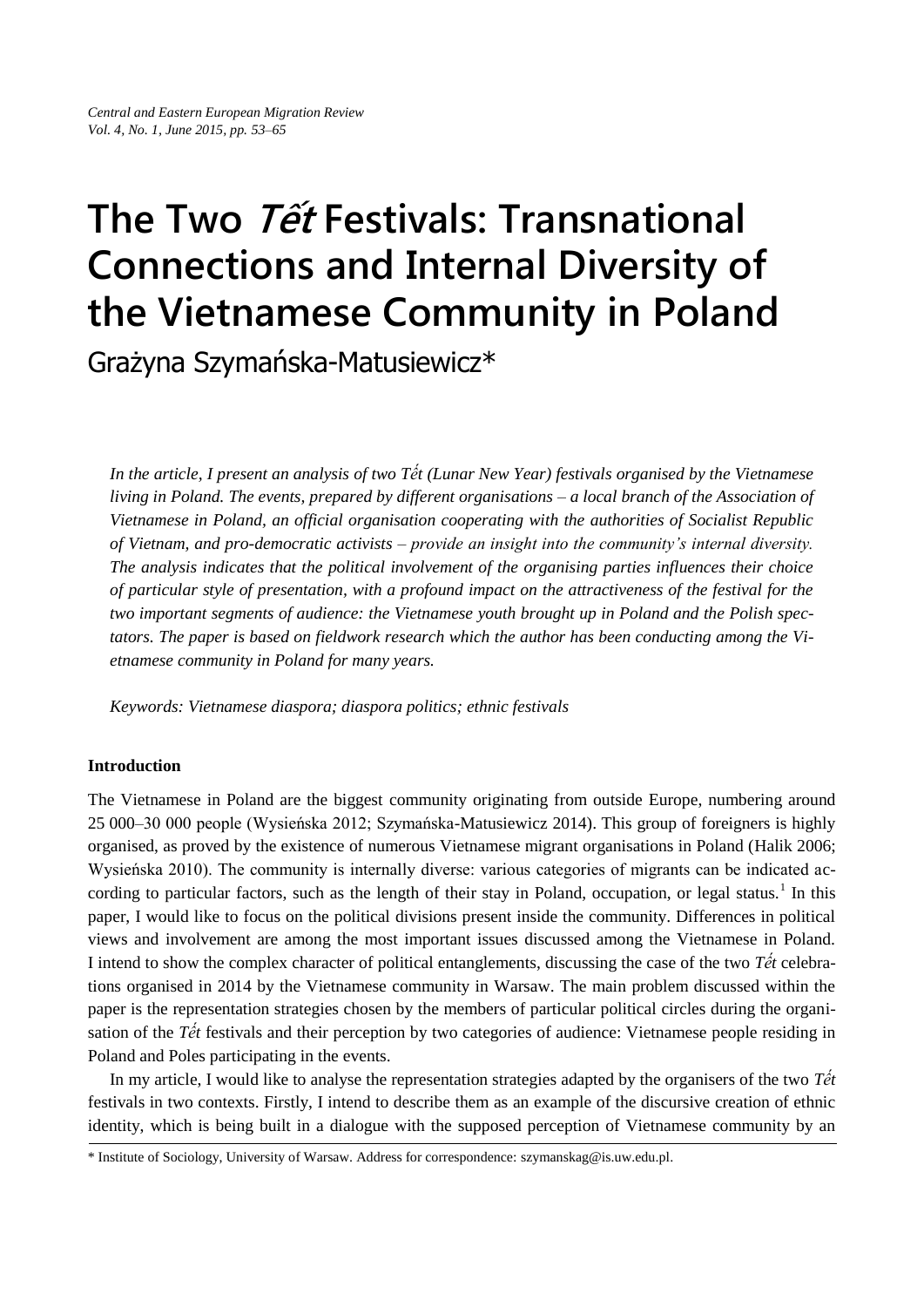important segment of the festival audience – the representatives of Polish society. Moreover, I will consider them as events designated to achieve some political goals – different with each celebration.

Multiple studies conducted in the areas of sociology, ethnography and social anthropology have concentrated on the role of festivals as means of creating and maintaining ethnic identity (e.g. Kasinitz, Freidenberg-Herbstein 1987; Bramadat 2001; Brettell, Reed-Danahay 2012; Moufakkir, Pernecky 2014). This way of thinking about ethnic celebrations results from adapting the constructivist view of ethnic identity, according to which identity is actively and discursively constructed during interactions with the 'other' (Brettell 2007; Wodak, de Cillia, Reisigl, Liebhart 2008). In the context of ethnic minorities or migrant communities, the most important 'other' is commonly the majority society. However, the result of this dialogic process is inevitably impacted by the vision of a majority society, adapted by the representatives of the minorities. In my article, I will show that the organisers of the two festivals target different segments of Polish society, which is connected both with the differences in their political goals and the choice of different representation strategies.

## **The political dimensions of the** *Tết* **Festival**

In the literature dedicated to migrant communities, growing attention is drawn to the issue of their political engagement. The importance of the political impact of the activity of migrants is particularly visible in the studies of diaspora politics, in which the famous book by Scheffer (2003) played a very important role. Other authors, such as Ho (2011), refrain from usage of the term 'diaspora,' instead concentrating on the strategies of the sending state towards the emigrants. I will refer to both authors in order to explain the nature of the political activities of the Vietnamese community in Poland. Regarding the analysis of the political impact of cultural festivals, in the case of the Vietnamese diaspora, analysis of *Tết* festivals seem to be an obvious choice due to the importance of this holiday for Vietnamese residing both in the home country and in the diaspora. *Tết* – the Lunar New Year – is univocally perceived as the most important holiday in Vietnamese culture. According to a guide on the Lunar New Year published in Hanoi, *Tết is like a combination of Christmas, Western New Year's Day, Easter, American Thanksgiving, and everyone's birthday. It is a festival of communion, purity, renewal, and universal peace* (Huu, Borton 2005: 4). Among the Vietnamese, *Tết* is to a large extent celebrated as a family holiday, involving not only closest family members, but also living as well as dead members of the extended family. On this occasion, people often return to their home villages (*quê*), not only to visit their relatives, but also to pay tribute to their deceased ancestors, honored in lineage halls (*nhà thờ ho*). However, after migrating, the Vietnamese have no opportunity to practice this pattern. Instead of this, they often attend celebrations organised at the community level, by particular migrant organisations.

On the other hand, *Tết* can also be defined in terms of a festival. According to Stoeltje, a festival is *an ancient and resilient cultural form*, which occurs at *calendrically regulated intervals and* [is] *public in nature, participatory in ethos, complex in structure, and multiple in voice, scene and purpose* (Stoeltje 1992: 261). Festival celebrations customarily take place at the community level. The celebrations organised by the Vietnamese organisations in various countries where they migrate also follow this pattern. They are typically perceived as a means to strengthen bonds inside the community and to cultivate the ethnic identity.

It must also be taken into account that the *Tết* holiday in Vietnam has also been subjected to the policy of Communist Party, which since establishing its rule in Vietnam has undertaken various actions directed towards elimination of 'bad' traditions and superstitions, simultaneously praising and supporting the elements of tradition that were defined as 'good' and reinforcing patriotic feelings (Malarney 2002; Norton 2002). In the era of *post-đổi mới* reforms, many of the previously condemned religious and traditional traditions were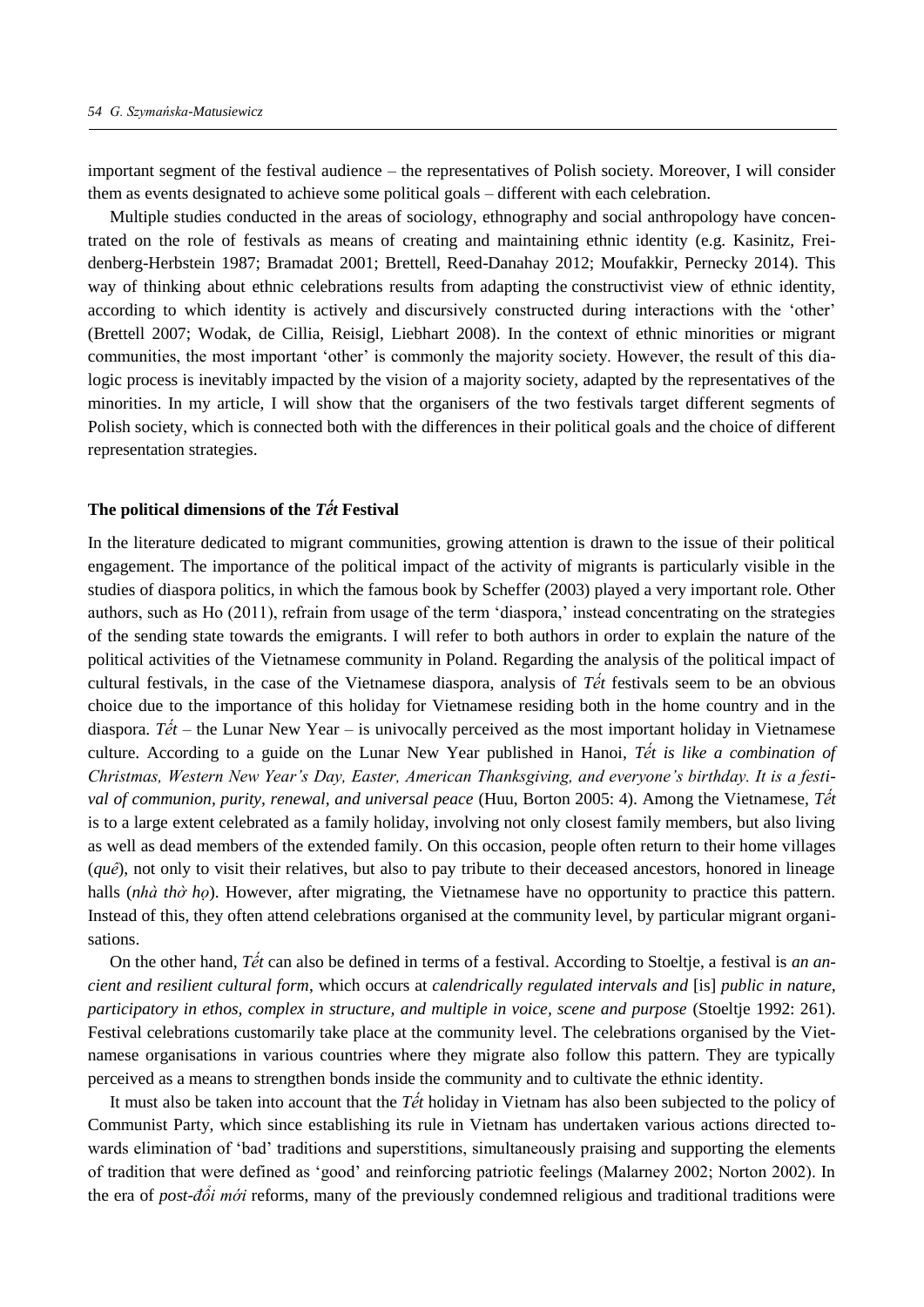approved, or at least tolerated, by the state (Roszko 2010; McAllister 2013). In the past few years, the Vietnamese authorities have become more engaged in the *Tết* festival, organising large-scale celebrations which have involved a large amount of religious and spiritual symbolism.

*Tết* celebrations are also organised by the immigrant Vietnamese communities dispersed around the world. Vietnam is a country with a large population of immigrants – the overseas Vietnamese (*Viêt Kiều*) number around 4 million people, with almost half of them (1.73 million) residing in the USA (Le 2014). As Brettell and Reed-Danahay (2012) note in their analysis of the *Tết* festival organised by the Vietnamese community in Texas, *Tết* celebrations should be perceived not as purely cultural events, expressing nostalgia for the homeland, but also as events of political importance. As a result of their historical background, representatives of the Vietnamese diaspora are diverse in their political views. The most important aspect of this division can be aptly described by the distinction of stateless and state-linked diasporas, introduced by Scheffer (2003). While the vast majority of the Vietnamese residing in the United States are people of refugee origin who express strongly anti-communist views (Brettell, Reed-Danahay 2012; Le 2011; Phan in this volume), and the French community is internally divided into two factions (Bousquet 1991), the communities in Eastern European countries are strongly influenced by the communist state (Bayly 2009; Hüwelmeier 2013; Szymańska-Matusiewicz 2014). The vast majority of the Vietnamese residing in Poland – with the exception of a few people granted refugee status – can therefore be perceived as members of the state-linked diaspora (Scheffer 2003). However, although multifold connections to the Vietnamese state are underlined by the majority of migrant organisations – as will be described in the following section – the representatives of pro-democratic activists actively oppose such connections, stressing the unity with the Vietnamese diaspora in the USA and Western Europe.<sup>2</sup>

#### **Vietnamese migrant organisations in Poland and their political involvement**

The majority of *Tết* festivals taking place in the diaspora are usually organised by immigrant institutions, such as official organisations, or unofficial social circles. In this section, I will present a general picture of the Vietnamese organisations in Poland. A basic overview of the Vietnamese institutions active in Poland, listing the main organisations, can be found in the works of Wysieńska (2010) and Halik (2006). Observers may be surprised by the number of organisations, including both institutions of a general, unspecified profile (such as the Association of the Vietnamese in Poland – AVP) and specific organisations, such as the Association of Vietnamese Women and Association of Vietnamese Youth. However, this high number of organisations should not be perceived only as a result of grassroots pluralism, but as an outcome of the policy of the Socialist Republic of Vietnam, which influences the activity among the community residing in Poland through many channels, including the Embassy of the Socialist Republic of Vietnam. The abovementioned institutions can be described as 'official' organisations, cooperating with the Embassy, as well as with the authorities of the state of Vietnam. The activity of these institutions is in fact a manifestation of the Vietnamese state's strategy towards its 'external citizens' – members of the migrant community. As Ho (2011) noticed, the sending states commonly adapt various strategies, enabling them to control and impact people who emigrated from the country in order to make use of their potential. The strategy of the Vietnamese state involves the existence of official associations of Vietnamese people residing in particular countries, which are formally connected to the political institutions of Vietnam. As an example, the Association of the Vietnamese in Poland has a local branch in Hanoi, which is responsible for organising events dedicated to Việt Kiều returning to the country, such as a summer camp for overseas Vietnamese children in Vietnam. It also cooperates with the Hanoi-based Vietnam–Poland Friendship Association (*Hội Hưu Nghi Việt Nam – Ba Lan*),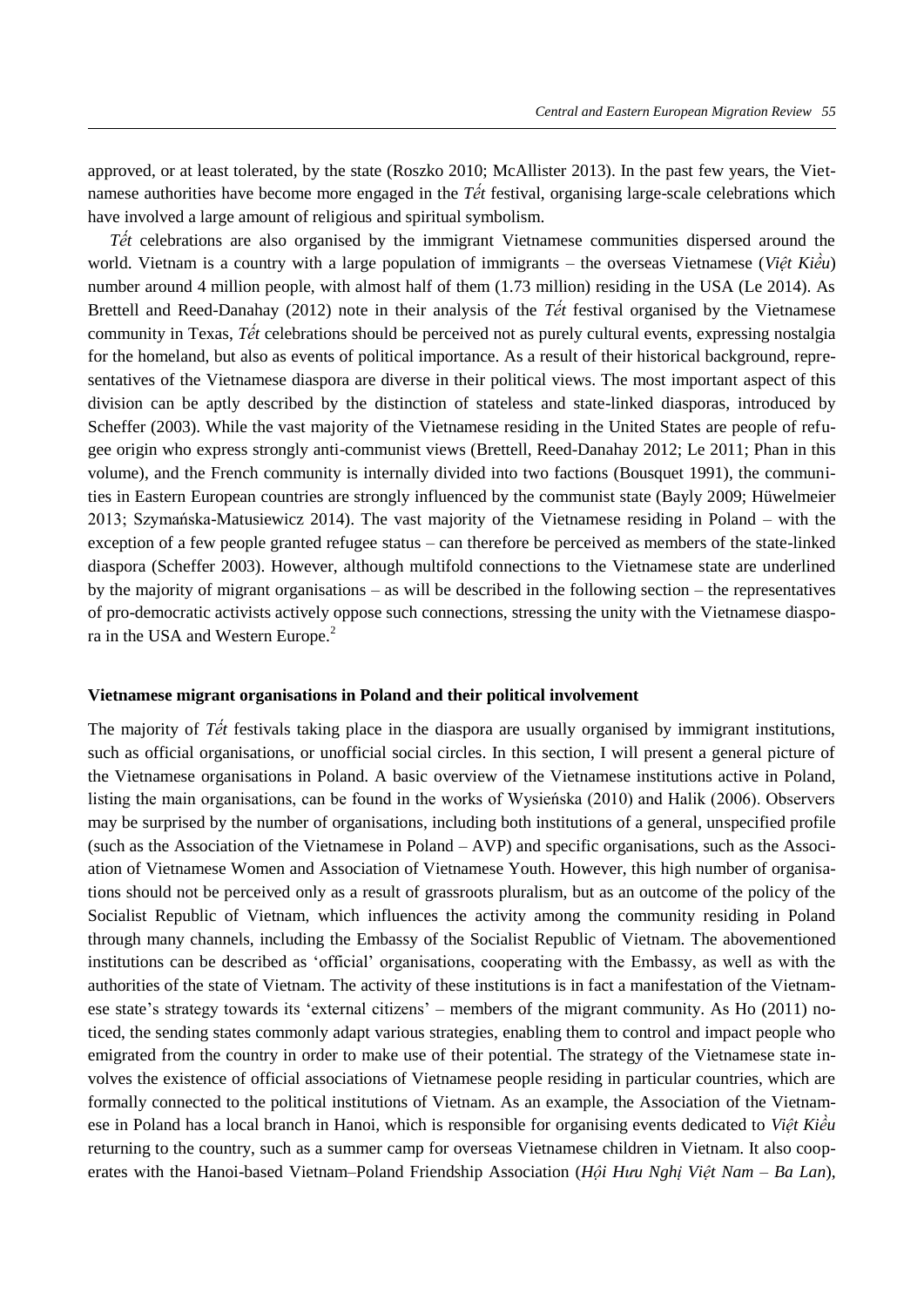which is one of multiple official 'friendship organisations' operating inside the political system of the Socialist Republic of Vietnam.

The political involvement of particular organisations is an important issue, taking into account the fact that diaspora communities often play an important role as active agents, involved in – and influencing – the politics of migrants' country of origin. While the Association of Vietnamese in Poland and other satellite organisations to a large extent act as a local branch of Vietnamese authorities, enacting the state politics among the diaspora members, in Poland organisations also exist that oppose the government of the Socialist Republic of Vietnam. They are not large in terms of numbers of supporters – the activists number no more than 10–20 people – and the events organised by them are attended mostly by Polish people, with a large representation of human rights activists and students. Due to the pro-democratic activists, the main reason behind the lack of support is the fear of the diaspora members – often intending to return to Vietnam in the future – connected with involvement in anti-government activity. However, during my fieldwork I could observe that many of the Vietnamese from Poland perceive the activity of anti-communist activists as not only anti-government, but also anti-Vietnamese and unpatriotic. Pro-democratic opposition is criticised by many Vietnamese people living in Poland for denial of official symbols of the Socialist Republic of Vietnam, such as the flag, which for most of the Vietnamese community in Warsaw is a legitimate symbol of their country. However, the activists are often present in the Polish mainstream media, such as *Gazeta Wyborcza*. They vote for assurance of human rights in Vietnam and for the rights of irregular migrants in Poland. An important medium in which the activists express their ideas is the online newspaper *Đàn Chim Việt*.

In my article, I would like to discuss the political involvement of the Vietnamese diaspora in Poland, focusing on the case of the two *Tết* celebrations organised in 2014 by the representatives of various social circles: the Association of Vietnamese in Poland (the official organisation), and the social circle of pro-democratic activists. It is important to stress that the ethnic festivals organised by particular migrant groups should be perceived not only as an expression of symbolic ethnicity, but also as a part of diaspora politics. As Brettell and Reed-Danahay indicate, *Ethnic festivals are an 'entrée into a community's symbolic, social and political life, especially because they are organised and presented to members of the community by members of the community'* (Farber 1983, quoted by Brettell, Reed-Danahay 2012: 147). The description of both festivals, provided in the next section, aims to provide an insight into the political goals of both organisers. However, while discussing the case of the Vietnamese *Tết* festivals, it should also be taken into account that the celebrations organised by the Vietnamese were designed not only for intra-community communication, but also as an opportunity to present Vietnamese culture to the Polish majority society.

The Vietnamese are typically perceived as a hermetic community, maintaining little contact with the Polish majority society and difficult to reach during social research (Halik, Nowicka 2002; Wysieńska 2010; Wysieńska 2012). However, during my fieldwork conducted among the Vietnamese community in Poland I was able to notice that the Vietnamese undertake many activities aimed at promoting their culture outside the community. For example, both events described in the article – the celebration in Raszyn and the one in the Agora headquarters in Warsaw – were advertised in Polish, and Polish people were directly invited to participate. However, the outcome of the activity relies on the particular strategies which the Vietnamese adapt during the organisation of the event, which play a decisive role concerning the issue of whether the festival will be attractive for the Polish guests or not. Therefore, I would like to present the diverse styles of self-presentation of the Vietnamese culture by the migrants which could be observed during the events and are to a large extent connected with their political involvement.

The analysis of the two *Tết* festivals is based on fieldwork data. Until recently, for 10 years I was involved in various kinds of research concerning the Vietnamese community in Poland, as well as in fieldwork conducted in Vietnam. In 2014, I embarked upon a project sponsored by the National Centre for Science,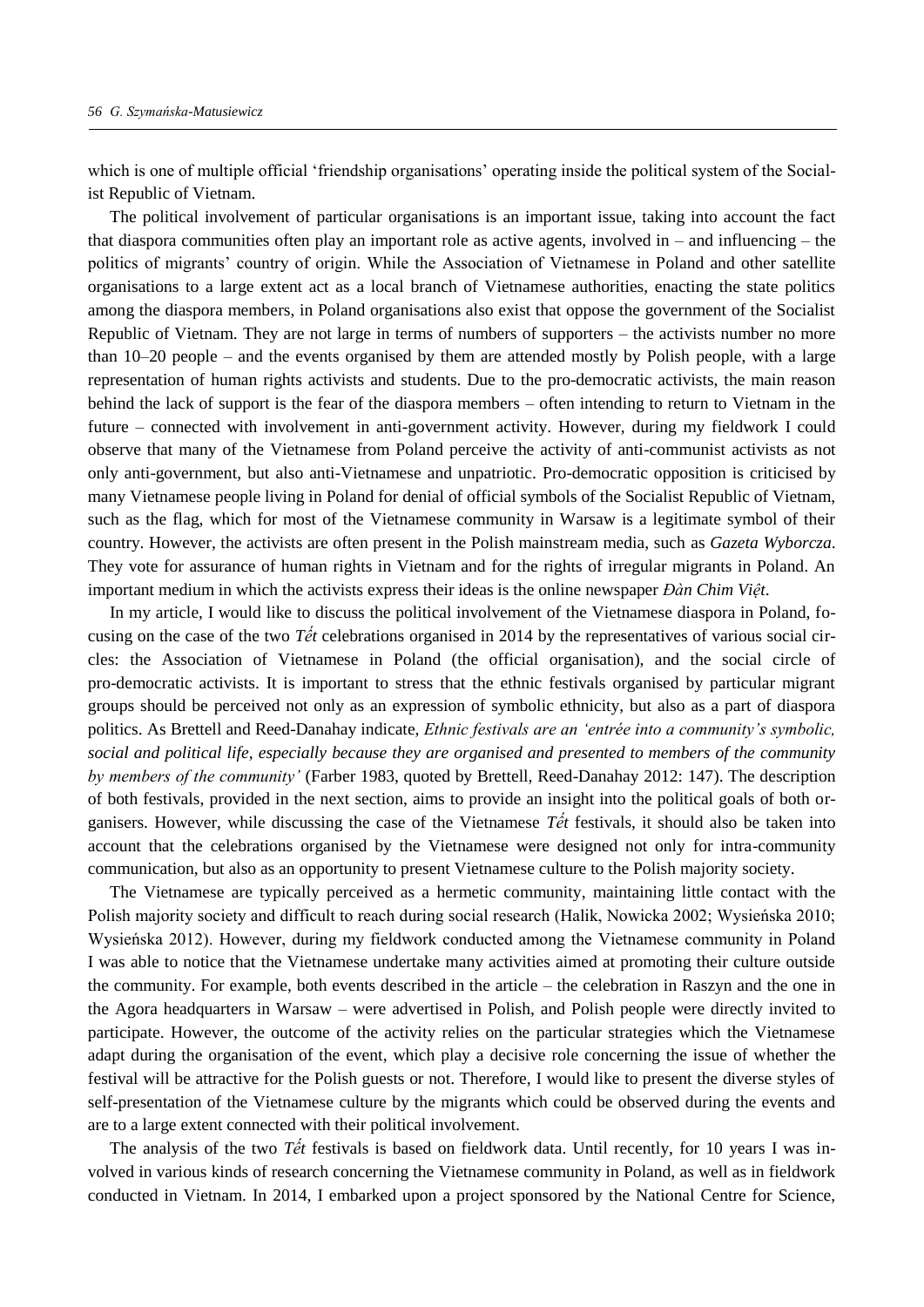dedicated to the issue of transnational connections of the Vietnamese migrants from Poland. As part of this project, I participated in both the *Tết* festivals analysed in this article and performed a detailed observation including making field notes thereafter. In the case of both events I participated as a regular spectator, a person of Polish origin, but with some knowledge of the Vietnamese language (intermediate level). However, during both the *Wietnam – Ba Lan Tết* Festival and the *Gala Noworoczna* in Raszyn, my identity as a researcher was recognised by some of the organisers and participants, who knew me as a university-based researcher or as a person interested in the functioning of the Vietnamese community in Poland. In the article, I will also make use of my other research experiences, including participation in various cultural spectacles organised by the Vietnamese community, as well as from my fieldwork conducted in Hanoi, where I had the opportunity to attend events organised by former migrants who have been to Poland in the past. In order to grasp the point of view of some of the actors of the festivals. I will also analyse the article authored by Mac Việt Hồng, a pro-democratic activist and author of *Đàn Chim Vi t* who described three *Tết* celebrations taking place in Warsaw. The article was adapted to the analysis as a particularly interesting material, as it is the only text in which the two described festivals are directly compared to each other.

### **Local school celebration –** *Gala Noworoczna* **in Raszyn**

In previous years, the *Tết* festivals organised by Vietnamese people from Poland were limited to the events organised by the Embassy of the Socialist Republic of Vietnam and official organisations.<sup>3</sup> However, in 2014, a significant diversity could be observed in the organisation of *Tết* celebrations. This was described by the journalist Mạc Việt Hồng with the term 'pluralisation' (đa nguyên).

On Saturday, 1 February, 2014, the New Year Festival (*Gala Noworoczna*) was organised in a public primary school in Raszyn, a small town on the suburbs of Warsaw. Raszyn is situated in the proximity of the Wolka Kosowska trade centres, where many of the Vietnamese from Poland work and live (Bieniecki, Cybulska, Roguska 2008; Klorek, Szulecka 2013; Piłat 2013). It was organised by the local authorities, such as the mayor of the Raszyn community), together with the official Vietnamese organisations from Poland – the local branch of the Association of the Vietnamese in Poland, the Association of Vietnamese Women and some others.

The event took place in the large gymnasium hall situated in the school. Around 500–600 people attended, mainly school children and their families. Vietnamese people formed the majority of the participants, but around 20–30 per cent of the public were Poles, mostly local residents. The event consisted of three parts: in the first one, the organisers and honorary guests (communal authorities, head of the school, leaders of the organisations and representatives of the Embassy of Socialist Republic of Vietnam) gave official speeches on the stage. During the main part of the celebration, the audience could enjoy multiple performances of Polish and Vietnamese children, such as singing, dancing (including Vietnamese traditional dances, such as the dance of the lion and dancing with the fans) and demonstration of martial arts. The last part of the festival included food, served for free – all participants could enjoy traditional Vietnamese *Tết* dishes, such as rice cakes *bánh chưng*, steamed pancakes *bánh cuốn* and some others.

 n order to analyse the content of the festival, the notion of 'strategic essentialism' seems particularly suitable. This concept, originally created by Spivak (Danius, Jonsson 1993; Spivak, Landry, MacLean 1995) to describe the resistance strategy adapted by some minority groups in order to face the pressure imposed on them by the unifying global culture, is used to analyse the representation strategies of minority groups during such events as ethnic festivals. It can be described as deliberate self-identification with certain stereotypical characteristics, aimed at achieving some goals, such as unproblematic acceptance by the majority society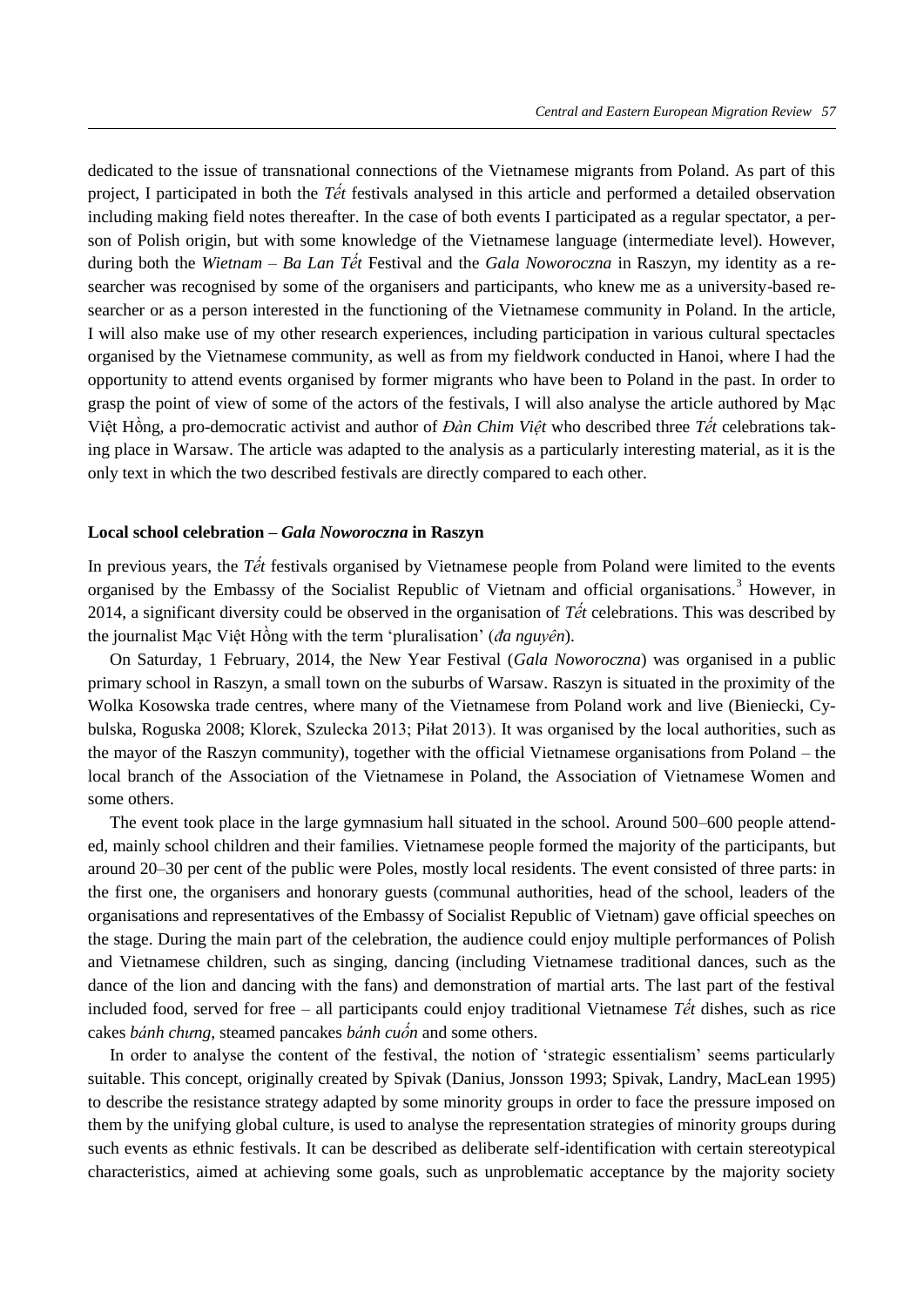(see Bramadat 2001: 6). The nature of the goals adapted by the official organisations is an interesting issue, which I will try to answer in the conclusion of the article.

The *Gala Noworoczna*, organised in Raszyn for the second time, was welcomed with a relatively high level of interest and involvement of the public in the event – the stage performances of the children attracted and engaged many parents. It could also be observed that the event was performed in a specific performance style, characteristic of official events organised both in contemporary Vietnam and by the official Vietnamese organisations. Celebrations held by the Embassy and official associations are routinely organised in the style of a formal 'academia,' which for Poles who remember the communist era inevitably recalls the 'academias' organised in Poland prior to 1989 in schools or enterprises. During such events, the participants perform on the stage, which is always decorated with the name and the date of the event, commonly in traditional Vietnamese festival colours: red and gold. At the beginning of the event, the organisers and invited guests deliver formal speeches. The style is rather official, not leaving much space for improvisation. Stage performances, such as singing and dancing, require the participation of all actors involved in an event – for example, Polish guests invited to the celebrations of Women's Day or ndependence Day are expected to sing a song on stage.

This kind of performance style indicates the bond maintained by the official migrant organisations with the Vietnamese state. During my fieldwork in Vietnam, while I had the opportunity to attend to a few official 'academias' (among them those organised by the Hanoi branch of the Association of Vietnamese in Poland), I was stunned by the similarities between the performance style of the events organised by the AVP and the formal celebrations in Vietnam. However, it is also important to notice that this strategy of organising celebrations may lead to missing the important target at which they are directed – namely, representatives of the 1.5 and 2nd generation of immigrants, the young Vietnamese brought up in Poland. When I asked my informants during my 2013 research among the Vietnamese youth whether they attended the festivals organised by the embassy, most of them claimed that they avoided going there because the events are boring, dedicated mainly to older people.

However, observing the *Tết* festival in Raszyn, I noticed that this style of organising events is somehow compatible with the expectations of another target – some representatives of the Polish majority society. To a large extent, *Gala Noworoczna* resembled the style of Polish provincial festivals, organised by local authorities or organisations. Firstly, one can easily notice the division between 'honorary guests' and casual guests. During the *Tết* celebration in Raszyn, the honorary guests – the main *dramatis personae* – were the representatives of the local elite: the community mayor, the head of the municipal culture centre and the head of the primary school. They were seated in an honorary place together with the members of the elite of the minority community, such as the ambassador, the head of the Vietnamese Association in Poland and the representatives of Vietnamese Woman Union and other official associations. All the VIPs were seated together during the stage performance, and during the meal they occupied a common honorary table together.

Moreover, the event was organised in a school – a place where performances organised in the style of 'formal academia' are still quite common. Most of the Polish participants were the parents of the schoolchildren performing on stage. This kind of festival was somehow familiar to them, resembling various celebrations presented in Polish schools.

## A fancy cultural project  $-\hat{T}$  *celebration at the headquarters of Agora*

The next day, 2 February 2014 (Sunday), another *Tết* celebration took place in Warsaw. The *Wietnam – Ba Lan Tết* Festival was organised by the Freedom of Speech Society (*Stowarzyszenie Wolnego Słowa*), a Polish NGO advocating for human rights and democracy, and the Vietnamese pro-democratic activists. It was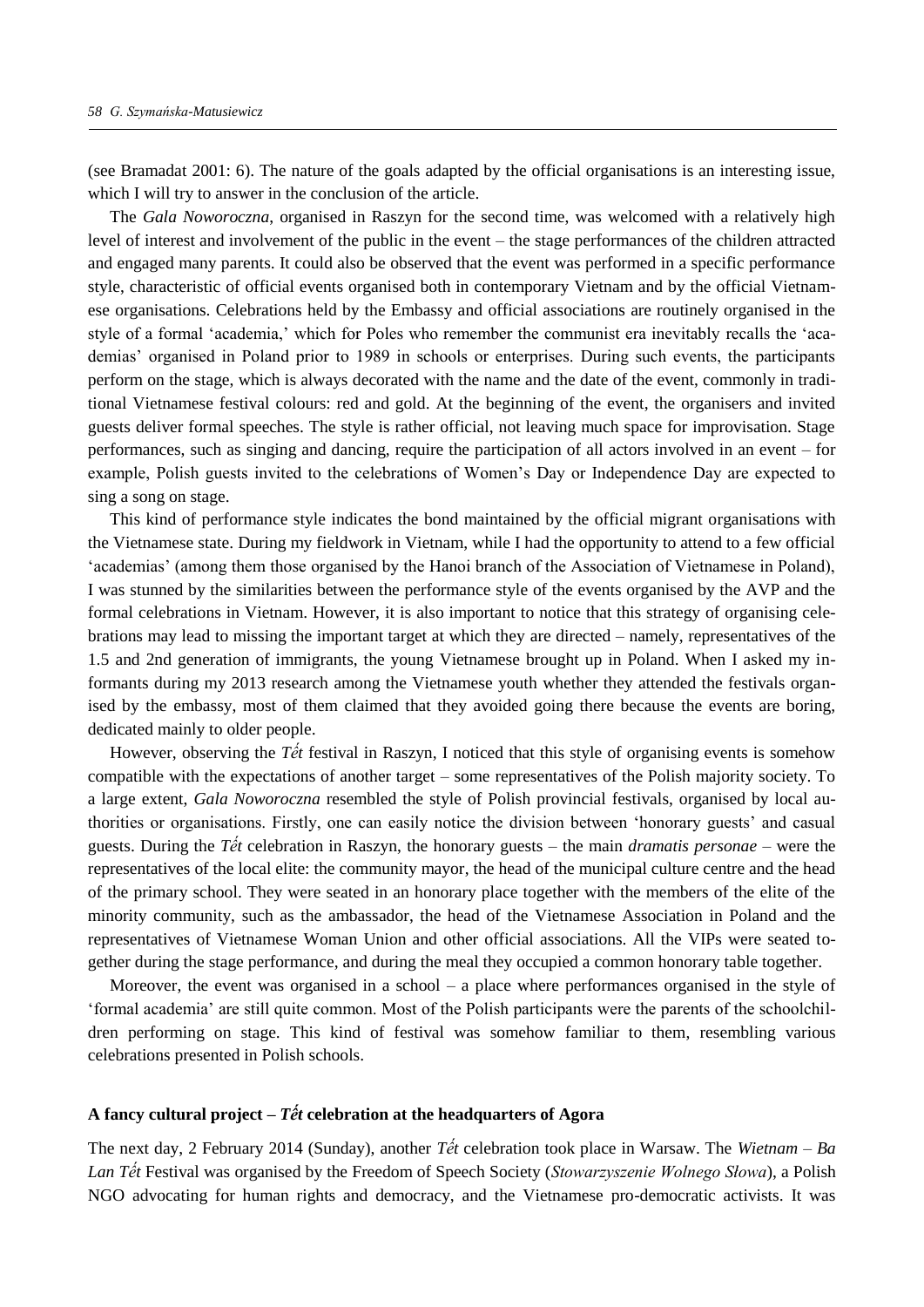symptomatic that the festival was held at the headquarters of one of the most important Polish publishers, Agora, which publishes the leading Polish daily newspaper, *Gazeta Wyborcza*. This paper has often presented the point of view of Vietnamese pro-democratic activists, and their leader Tôn Vân Anh is a frequent guest.<sup>4</sup>

The *Tết* celebration, similarly to *Gala Noworoczna* in Raszyn, was to a large extent directed towards children. The central part was the *Children of the Dragon* stage performance prepared by Vietnamese and Polish children, assisted by Polish cultural activists. The show was shown previously in the *Stara Prochownia* Theatre, on 21 December 2013. The premiere was very successful, attracting many Vietnamese as well as Polish spectators. During the *Wietnam – Ba Lan Tết* celebration, other attractions for children were provided, such as a playground and the supervision of a qualified children's caregiver/entertainer.

However, the schedule of the event also included some attractions for adult and teenage participants. Spectators could enjoy performances of young artists, originating mainly from the second generation of the Vietnamese population. Attractions included a concert by the alternative band Yoga Terror (two of the musicians were of Polish–Vietnamese origin), a performance by young Vietnamese beatbox artists, a pop singer and hip-hop dancers. Due to these factors, the event was described in Mac Việt Hồng's article as a *Tết festival of the second generation*. We should note that all the elements of the programme referred to could also appear during the *Tết* celebrations organised by the official organisations – although the presentation style of *Children of the Dragon*, leaving much space for improvisation, might not match the formalised style of the official celebration very well.

However, in the event organised at Agora there were also some elements of the programme that would be unimaginable during the 'officially approved' *Tết* festival. These aspects included presentation of the amateur documentary film *The Vietnamese*, directed by the pro-democratic activist Tôn Vân Anh, and a campaign for collecting letters of support for the Vietnamese prisoner of conscience Do Thi Minh Hanh, organised in cooperation with Amnesty International. The presence of political aspects among the predominantly cultural event was summed up by Mac Việt Hồng with the statement: 'Culture and a bit of politics.'

The public attending the *Tết* organised at Czerska street was also distinct from the participants of the Raszyn event. Firstly, it was noticeably less numerous – around 100–150 people took part in the event. Secondly, the Vietnamese formed a minority of the spectators – although their presence in the numbers of around 40–50 people was much more noticeable than during the majority of events organised in the past by pro-democracy activists. Polish attendees prevailed, and the presence of some other foreigners, of Ukrainian or African origin, could also be noticed.

In terms of performance style, a very important feature was the lack of division between the actors of the show and the spectators, as well as between the organisers and the public, which was very visible in the case of Raszyn event. Although the performers, such as the children involved in the show and young singers and dancers, performed on a stage, after the presentations they sat together with the public, sharing their impressions and opinions concerning the event. The organisers willingly chatted with all the guests and participants. The food provided for the participants was distributed throughout the event in buffet form. Both the organisers of the event and the spectators consumed traditional dishes, such as *nem* and *bánh cuốn*, while standing in the hallway of the Agora building and discussing various issues concerning the show. The egalitarian atmosphere was compatible with the age of the participants, of whom the majority were young people, and second- and 1.5-generation Vietnamese. The age profile of the participants was noticeably distinct from the case of the *Gala Noworoczna* event, where the main three groups of participants were schoolchildren, their parents and the authorities of the Raszyn community and official Vietnamese associations.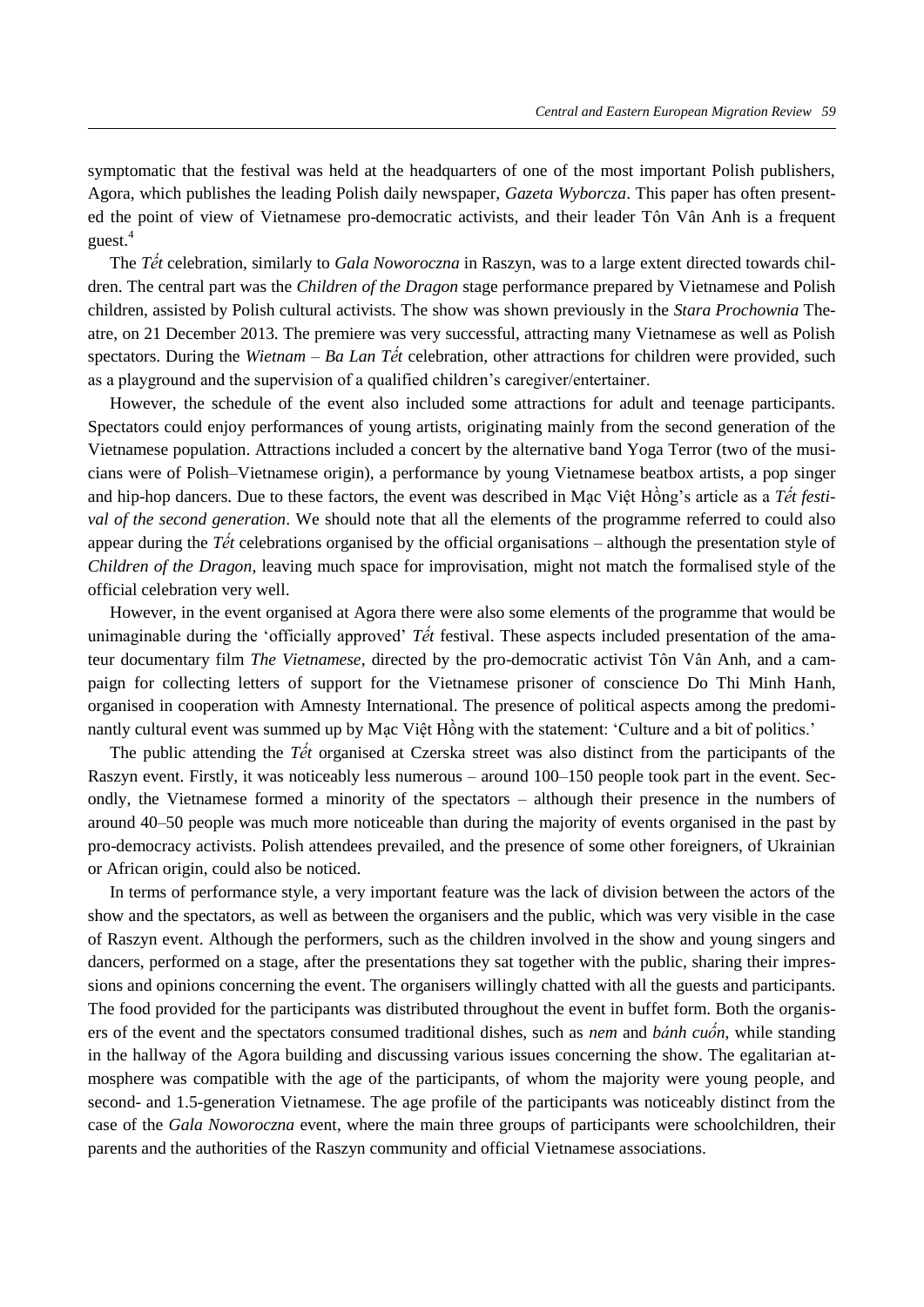#### **Cultural events and integration: various styles of promoting Vietnamese culture**

The ethnic festivals organised by the migrant communities in cooperation with the institutions or organisations of the host country are commonly aimed at 'promotion of ethnic culture' and 'integration of the migrant community' (Brettell, Reed-Danahay 2012). In the case of the migrant community of the Vietnamese in Poland, the aim of 'promoting the ethnic culture' towards the majority society is currently of growing importance, since the Vietnamese are aware of the fact that they are commonly perceived as a closed and herhermetic community, in both popular discourse and scientific literature (see the title of Halik and Nowicka's book *Vietnamese in Poland: Integration or Isolation?*). During my fieldwork performed among the Vietnamese community in Poland, I heard declarations concerning the willingness of involving Polish people in communal celebrations. For example, when I appeared in the *Tết Trung Thu* (Mid-Autumn Festival, targeted at children) organised in *Chùa Thiên Phúc* pagoda in the proximity of Raszyn together with my family, we were very warmly welcomed. The organisers of the event repeatedly claimed that they are very willing to welcome Polish people during the Vietnamese celebrations because they want to 'integrate' and 'promote their culture.'

Such statements are quite characteristic for the Vietnamese residing in the Lesznowola and Raszyn communities, as their presence in this previously culturally homogenous environment is often perceived as a challenge (Piłat 2013). It can justifiably be assumed that the Vietnamese are aware of the tensions that may occur due to the growing presence of the culturally diverse groups in this area and fear the discrimination that they may expect from the local residents. In the past, when the Vietnamese community was concentrated mainly in Warsaw – a metropolis of over 1 million citizens, where the presence of a foreign, non-European community was much less noticeable – the celebrations and festivals organised by the official organisations seemed to be dedicated strictly to the Vietnamese community. The Polish participants present during such events as *Tết* celebrations included only selected guests, such as representatives of the Polish–Vietnamese Friendship Association or scholars investigating the Vietnamese community.

The pro-democratic activists, on the other hand, for many years directed their activity towards the Polish audience. Tôn Vân Anh was very active in Polish media, such as *Gazeta Wyborcza*. The topics presented by the pro-democratic activists covered primarily the issues connected with violation of human rights in Vietnam and problems of irregular migrants. Tôn Vân Anh, together with Robert Krzysztoń from the Freedom of Speech Society, for many years voted for different treatment of the migrants by the Polish authorities, as according to them they should be perceived not as economic migrants, but as refugees seeking asylum from the totalitarian regime. Therefore, the activity of pro-democracy Vietnamese has for a long time been associated strictly with political actions, and not with 'promotion of Vietnamese culture.'

Significant change came with a project co-organised by the Freedom of Speech Society, which for many years has been cooperating with Vietnamese pro-democracy activists, and the Creative Studio Society (*Stowarzyszenie Pracownia Twórcza*), named the *Interdisciplinary artistic project Wietnam – Ba Lan* (*Vietnam*–*Poland)*. The project, lasting three months, was aimed at children. Vietnamese children living in Poland were given the opportunity to participate together with their Polish peers in a series of workshops, during which they learned about Vietnamese legends and traditional stories. The final aim of the workshop was preparation of the stage performance *Children of the Dragon*, during which the children occupied not only the role of the actors, but also creators. They themselves prepared the decorations and participated in the creation of the screenplay. The project, sponsored by the municipal authorities of Warsaw, was nominated for the 'Best project of 2013' prize in a city-run contest. The first final of the project was held at the *Stara Prochownia* Theatre on 21 December 2013. During the *Wietnam – Ba Lan Tết* event, the play was performed for the second time.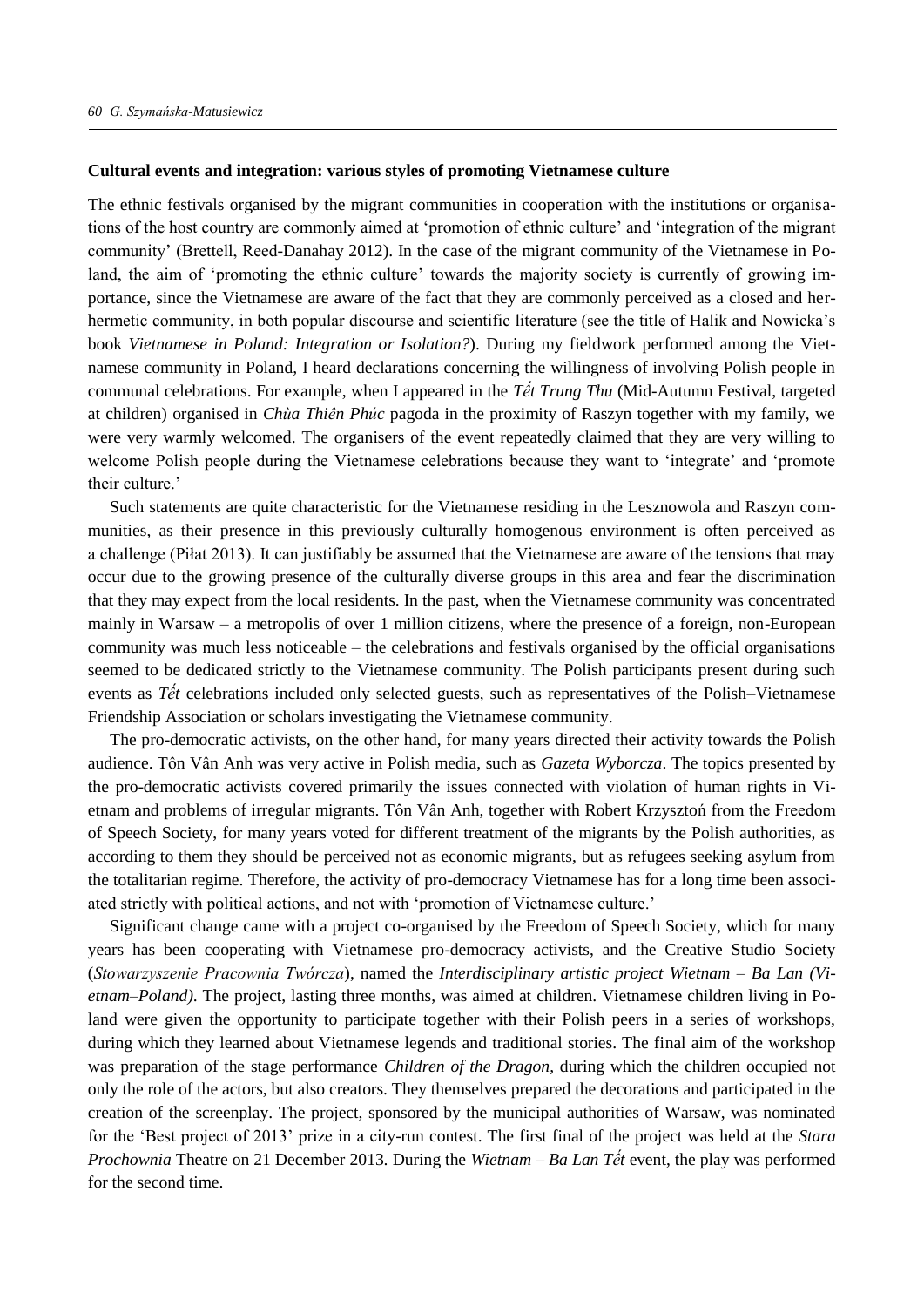It should be noted that the project attracted significant attention from various social circles, including the parents and families of the Vietnamese child actors, second- and 1.5 generation Vietnamese brought up in Poland, but also Polish people interested in artistic activity aiming at multiculturalism. From the point of view of the Vietnamese pro-democracy activists it was particularly important that a noticeable amount of Vietnamese people participated in the events, among them some people well known and recognised in the community.

However, the project could not be perceived as an 'apolitical' enterprise. As Mac Việt Hồng aptly noted in her article, its message could be described by the phrase 'Văn hóa và môt chút chính trị' ('Culture and a little bit of politics'). he official organisations and the embassy boycotted the event, as they have been doing for a long time with any events undertaken by Tôn Vân Anh and her social group. The *Wietnam – Ba Lan* project was not mentioned by any official media dedicated to the issues of the community. Moreover, in private conversations, some of the participants claimed to me that they were reprimanded by the representatives of the embassy and discouraged from participating in any further events organised by the pro-democratic activists. However, it could be noticed that the trendy cultural project – including the concert of an alternative music band and the presentation of breakdancing – attracted some categories of the Vietnamese audience that were not willing to participate in the official festivals, such as representatives of the 1.5 and 2nd generations – teenagers and young people.

# **Conclusion: tension between maintaining the bond with the homeland and attracting the young generation of Vietnamese**

Both *Tết* festivals described in the article were important events for construction of the ethnic identity of the Vietnamese migrant group as well as bearing some political meaning. Concerning the issue of identity- -building, both celebrations were aimed at integration of the Vietnamese community and maintaining the culture among the young generation. The second important dimension of the process of constructing identity was promotion of Vietnamese culture outside the community in order to facilitate the integration with the majority Polish society. Comparing the two *Tết* festival events, it can be noticed that in both cases this aim was fulfilled to some extent.

The common element in both enterprises was the orientation of the festivals towards children. The presence of children was a factor that encouraged participation and played an integrative function. At both the *Gala Noworoczna* Raszyn event and the Wietnam – Ba Lan festival organised at the headquarters of Agora, Vietnamese and Polish children performed together on stage and ran around together playing in the corridors. Another platform facilitating integration was the food. Ethnic food is a product often used during ethnic festivals as a convenient and attractive means of promoting culture and a marker of national identity (van Esterik 1982). The Vietnamese rice cake *bành chứng*, served during the *Tết* holiday, has gained the label of 'iconic festive dish' (Avieli 2005). During both festivals, Polish people were deliberating curiously about Vietnamese dishes, which were prepared in the 'authentic' manner and therefore significantly different from the Asian cuisine served in popular bars, asking the Vietnamese participants about the correct way of eating particular dishes.

However, in some other aspects the festivals differed significantly, each of them reaching a different kind of public – on both the Vietnamese and the Polish sides. With the Raszyn event, the vast majority of the participants originated from the local community – the Vietnamese working in the trade centres in Wólka Kosowska and their Polish neighbours. To a large extent this reflected the characteristics of the Raszyn Vietnamese community, consisting of people of working age who arrived in Poland quite recently. In the festival organised at Agora, the Vietnamese participants were mainly young people, high-school or university stu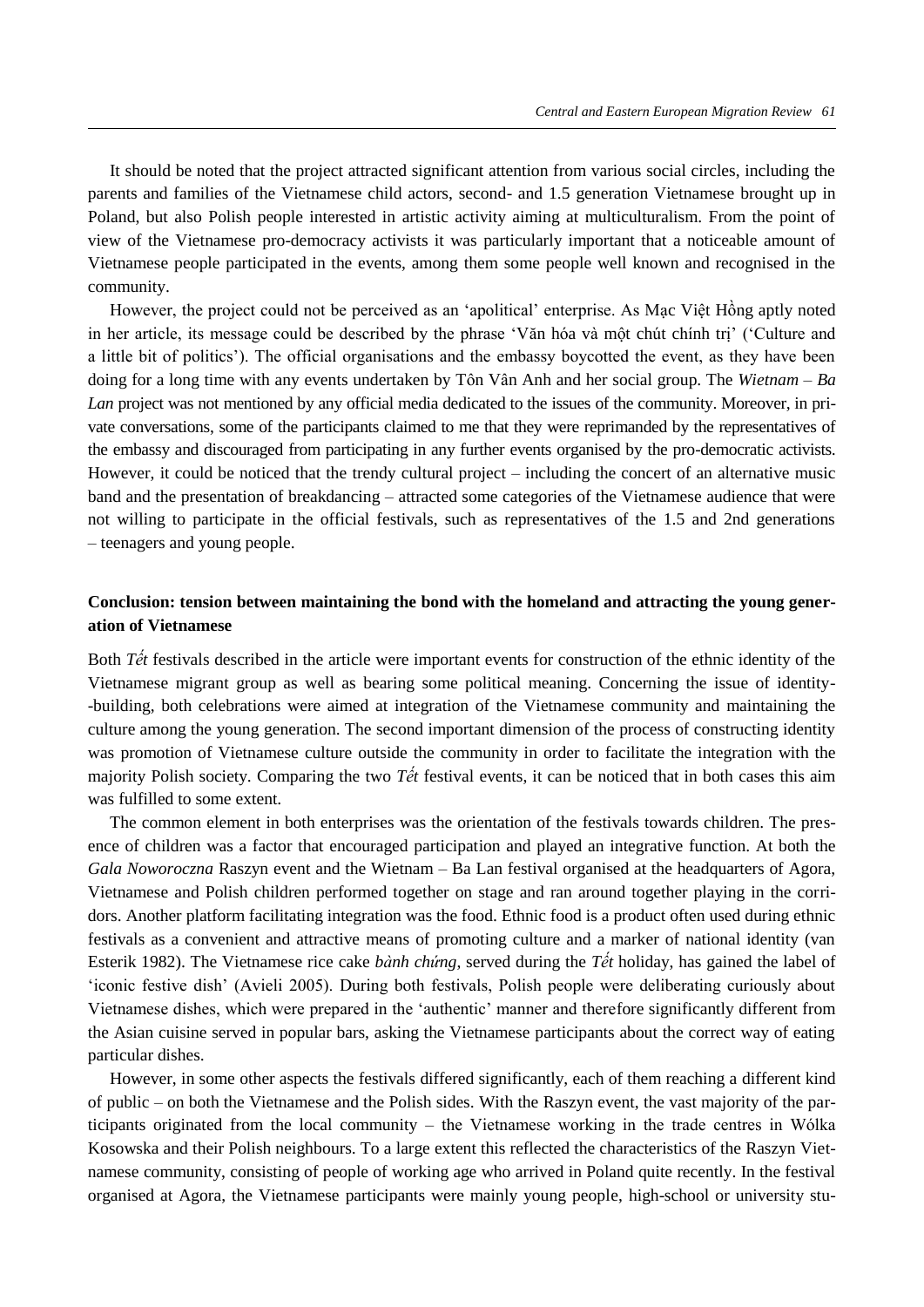dents, brought up in Poland. Most of them were more fluent in Polish than in Vietnamese. Discouraged by the formal, 'academia' style of the official Vietnamese events, they were more willing to participate in the trendy artistic project directed by the Vietnamese pro-democratic opposition.

Moving on to the issue of the political dimension of the two festivals, it must be remembered that for both sides – the AVP and the anti-communist activists – the *Tết* festivals were also something of a battlefield in two struggles – the 'struggle for the souls' of the Vietnamese community, and the 'struggle for the image' of the community shared by the public opinion in Poland. Until recently, the pro-democratic activists seemed to fail in the first battle, being unable to gain support in the Vietnamese community – but were quite successful in the second one, presenting in the Polish media the image of the Vietnamese as oppressed by the communist regime. In the AVP, in contrast, there was a relatively high degree of support from the community – counted in the number of participants during the events organised by the official organisations – and the issue of the image of the Vietnamese in public opinion was not of significant interest to them. However, the events organised during *Tết* in 2014 prove that the pro-democratic activists – cooperating with Polish artists and cultural activists – may have a better offer for an important segment of Vietnamese community in Poland – the representatives of the second and 1.5 generations.

The political goals standing behind this 'struggle for souls' are quite obvious in the case of the pro-democratic activists: they are trying to engage the audience – of Polish origin, but also (and probably more importantly) of Vietnamese origin – in the fight to introduce democracy and political pluralism in Vietnam. Such goals obviously stand in tension with the policy of official organisations. Although such events as *Gala Noworoczna* in Raszyn seem to have no connections with the issue of the political system of contemporary Vietnam, it should be remembered that the strategy of 'strategic essentialism' (Spivak *et al.* 1995) adopted by the AVP, based on presenting 'only the culture and no politics,' also contributes to creating a specific image of the Vietnamese. The activity of official organisations, who maintain strong ties with the home country, follows the line of the Vietnamese state policy, and is directed to making use of the economic benefits provided by the immigrants, such as remittances. Therefore, it is aimed at creating an image of an unproblematic and harmonious community, attached to 'traditional Vietnamese culture' and national values, but at the same time unthreatening to the Polish majority society. This image helps to fulfill the basic goal of the Vietnamese state: ensuring that the migrants are the source of economic benefits for the home country and at the same time pose no danger towards the political system of Vietnam.

What seems particularly important is the fact that the example of the two *Tết* festivals proves the relevance of the thesis concerning the importance of diaspora politics in the contemporary world (Scheffer 2003; Vertovec 2005). In the territory of the Republic of Poland, the official migrant organisations, transnationally bound with the state institutions of the Socialist Republic of Vietnam, implementing the policy of the Vietnamese government towards the emigrants, play an important role in shaping the integration patterns of the Vietnamese. The activity of the AVP is contested by another transnationally connected actor: pro-democratic activists, who use the model of the American Vietnamese diaspora as a basic point of reference for the Vietnamese residing in Poland. The different nature of transnational connections results in the different performance strategies chosen in the case of the *Wietnam – Ba Lan Tết* Festival and the *Gala Noworoczna* in Raszyn, which influences the reception of both events among both Polish and Vietnamese people. The formal, official style, applied by the AVP due to its high commitment and direct involvement in cooperation with the Vietnamese authorities, may discourage many of the young audience – including the young generation of Vietnamese.

The tension between the demand to present an attractive message for the young audience brought up in Poland and the obligation to remain in the framework created by the formal, officially approved style of presentation was visible during another cultural event which I observed during my fieldwork – the *Lita Viet*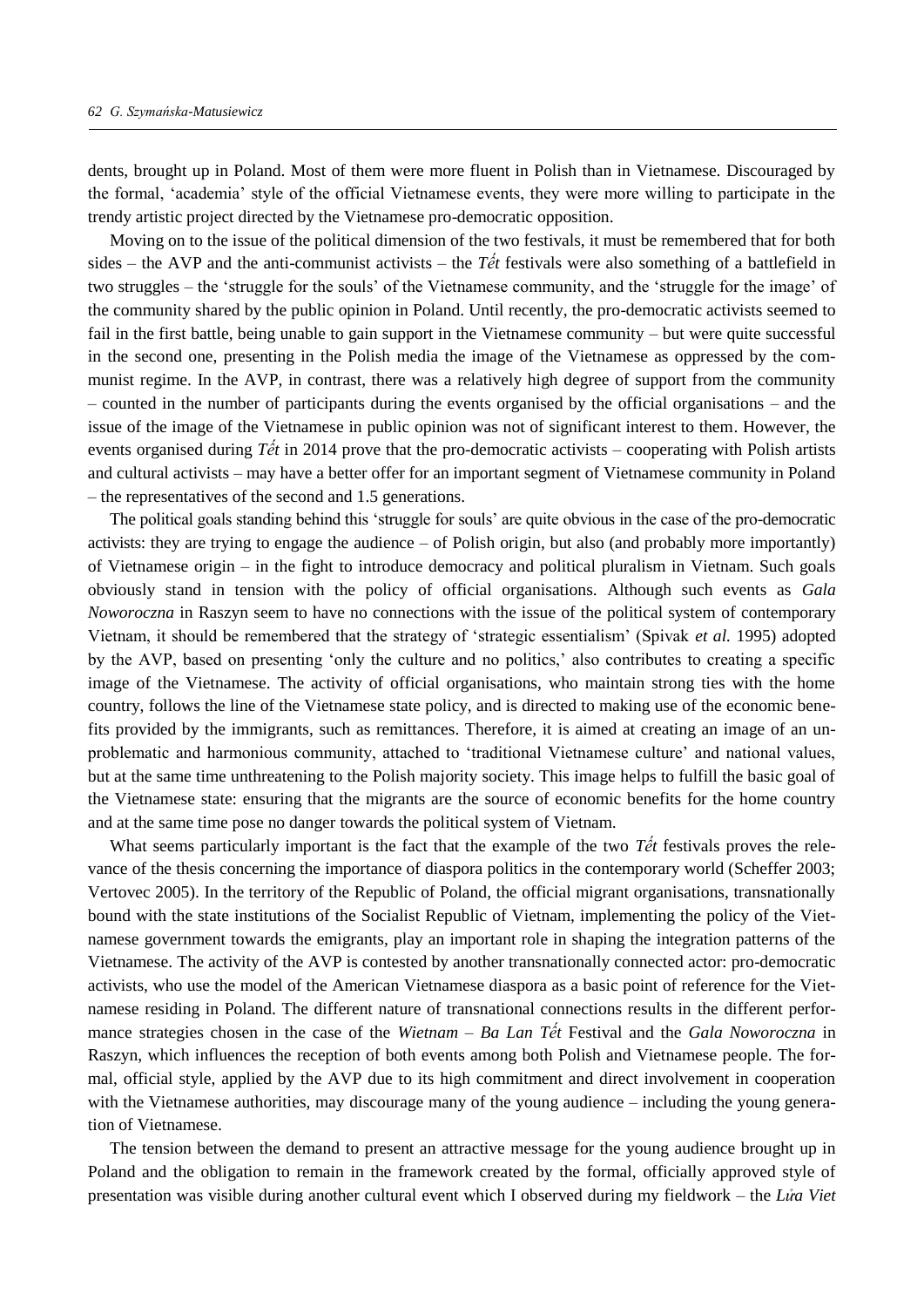festival. This celebration, organised for the second time in April 2014, was an event directed strictly towards the Vietnamese youth. However, due to the choice of performance strategies typical of formal events organised in Vietnam – a contest of knowledge, evaluated by a jury consisting of Vietnamese officials – the event mainly reached Vietnamese students who had recently arrived in Poland in order to study. The representatives of the 1.5 and second generations were involved to a small extent. The Vietnamese youth brought up in Poland commonly experience significant identity dilemmas, balancing between adapting the Polish or Vietnamese self-identification and value system (Grabowska 2005; Szymańska 2006; Szymańska-Matusiewicz 2007). When what the official Vietnamese organisations offer culturally proves inadequate for them, they may either completely lose interest in participating in ethnic shows or turn towards events organised by the pro-democratic activists. In that case, the choices taken by the Vietnamese youth – concerning the sphere of leisure and motivated by aesthetic factors – will also have a political meaning, proving the importance of ethnic festivals as an expression of diaspora politics.

## **Funding**

The research was a part of the project entitled *Vietnamese from Poland – Transnational Migrant Community as a Brigde between Poland and Vietnam*, SONATA grant no. 2013/09/D/HS6/02675, sponsored by National Centre for Science, Poland (NCN).

## **Notes**

 $1$  Concerning the issue of occupational diversity of the Vietnamese community, see the results of the Centre of Migration Research Survey: Górny, Grzymała-Kazłowska, Kępińska, Fihel, Piekut (2007), Kaczmarczyk, Okólski (eds) (2008).

 $2$  In the year 2008, pro-democratic activists organised a photography exhibition presenting the lives of Vietnamese people in Poland, entitled *Warsaw's Little Saigon*. The title of the exhibition refers to 'Little Saigons' – Vietnamese enclaves in American cities. Usage of the name of the former capital of Southern Vietnam may seem strange given the fact that most of the migrants living in Poland originate from Northern Vietnam and do not feel attached to the former Republic of Vietnam. Similarly, members of the prodemocratic opposition commonly use a yellow flag with three red stripes (the flag of former Southern Vietnam), i.e. in films directed by opposition members or during public exhibitions. For discussion concerning the symbolic meaning and political context of usage of the two Vietnamese flags, see Le (2012).

<sup>3</sup> A few years ago (in 2009, 2010 and 2011), the Polish NGO 'Arteria' organised some celebrations connected with the *Tết* holiday. They were organised in the form of a club party or disco, aimed mainly at young people. The Vietnamese involved in organisation of the events were a few representatives of the 1.5 generation of migrants, and the vast majority of participants were Polish people. Due to the narrow target and weak participation of the Vietnamese community, I decided not to include these events in the category of 'ethnic festival.'

<sup>4</sup> Analysis of the online archive of *Gazeta Wyborcza* indicates that Tôn Vân Anh was mentioned in over 40 articles published in the paper, dating from 2003 until 2014. See: http://www.archiwum.wyborcza.pl/ar chiwum/tag/ton+van+anh?ktory=3&orderByDate=1.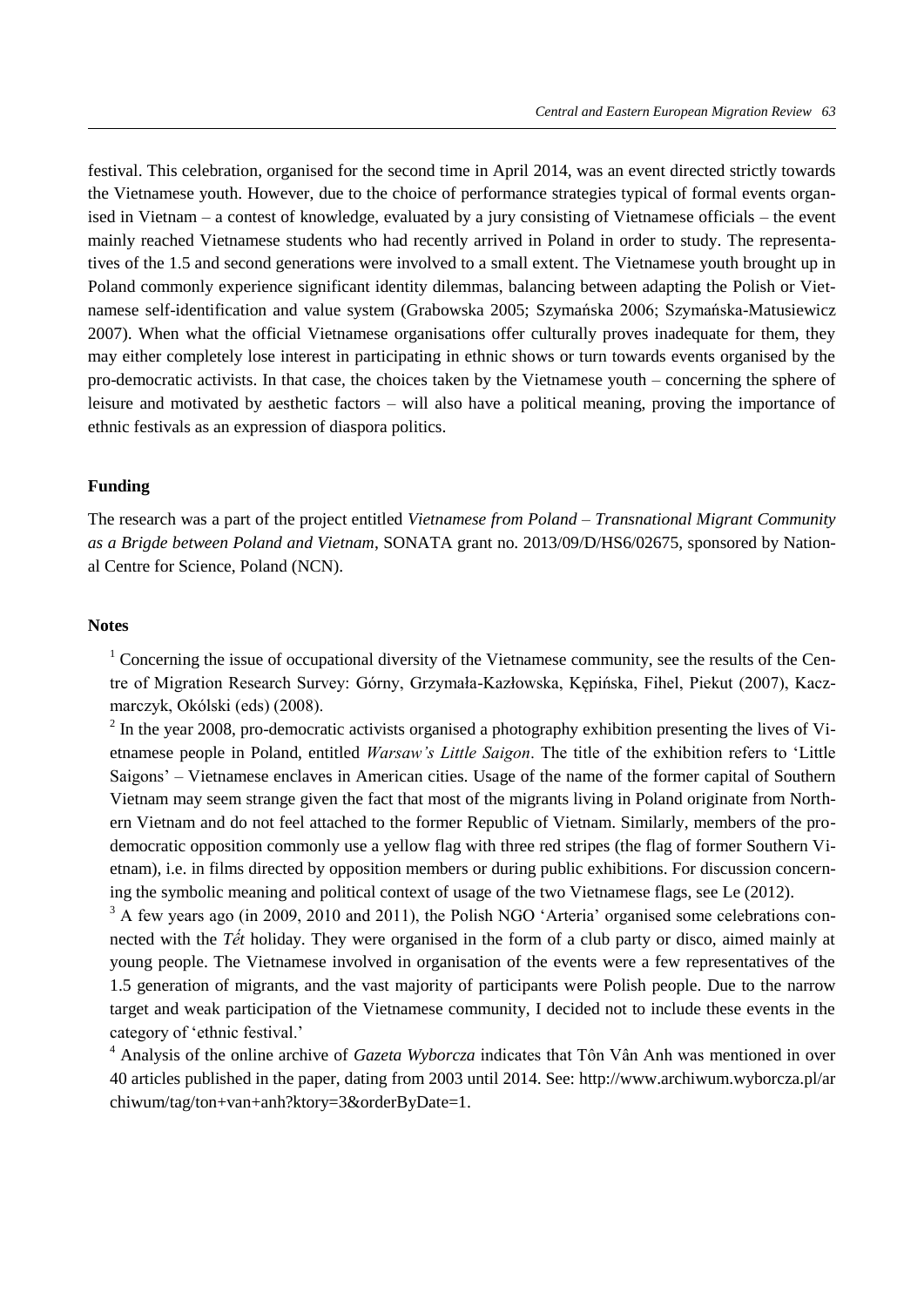#### **References**

- Avieli N. (2005). Vietnamese New Year Rice Cakes: Iconic Festive Dishes and Contested National Identity. *Ethnology* 44(2): 167–187.
- Bayly S. (2009). Vietnamese Narratives of Tradition, Exchange and Friendship in the Worlds of the Global Socialist Ecumene, in: H. G. West, P. Raman (eds), *Enduring Socialism. Explorations of Revolution & Transformation, Restoration & Continuation*, pp. 125–147. New York, Oxford: Berghahn Books.
- Bieniecki M., Cybulska A., Roguska B. (2008). *Integracja społeczna i kulturowa obcokrajowców w gminie Lesznowola*. Warsaw: Instytut Spraw Publicznych.
- Bousquet G. L. (1991). *Behind the Bamboo Hedge: The Impact of Homeland Politics in the Parisian Vietnamese Community*. Ann Arbor: University of Michigan Press.
- Bramadat P. (2001). *Shows, Selves and Solidarity: Ethnic Identity and Cultural Spectacles in Canada*. Online: http://canada.metropolis.net/events/ethnocultural/publications/shows\_shelves.pdf (accessed: 15 June 2015).
- Brettell C. (2007). Theorizing Migration in Anthropology, in: C. Brettell, J. Hollifield (eds), *Migration Theory: Talking Across Disciplines*, pp. 113–160. New York, Oxford: Routledge, Taylor and Francis.
- Brettell C., Reed-Danahay D. (2012). *Civic Engagements: The Citizenship Practices of Indian and Vietnamese Immigrants*. Stanford, CA: Stanford University Press.
- Danius S., Jonsson S. (1993). An Interview with Gayatri Chakravorty Spivak. *Boundary* 2(20): 24–50.
- Farber C. (1983). High, Healthy, and Happy: Ontario Mythology on Parade, in: F. E. Manning (ed.), *The Celebration of Society: Perspectives on Contemporary Cultural Performance*, pp. 33–50. London: Congress of Social and Humanistic Studies, University of Western Ontario.
- Górny A., Grzymała-Kazłowska A., Kępińska E., Fihel A., Piekut A. (2007). *Od zbiorowości do społeczności: rola migrantów osiedleńczych w tworzeniu się społeczności imigranckich w Polsce.* CMR Working Papers 27/85. Warsaw: Centre of Migration Research, University of Warsaw.
- Grabowska E. (2005). *Kształtowanie się powinności i zachowań w rodzinach wietnamskich w warunkach pobytu we własnym kraju i na emigracji*. Unpublished master's thesis. Warsaw: University of Social Sciences and Humanity (SWPS).
- Halik T. (2006). *Migrancka społeczność Wietnamczyków w Polsce w świetle polityki państwa i ocen społecznych*. Poznań: Wydawnictwo Naukowe Uniwersytetu im. Adama Mickiewicza w Poznaniu.
- Halik T., Nowicka E. (2002). *Wietnamczycy w Polsce. Integracja czy izolacja?* Warsaw: Instytut Orientalistyczny UW.
- Ho E. L. E. (2011). Claiming the 'Diaspora': Sending State Strategies, Elite Mobility and the Spatialities of Citizenship. *Progress in Human Geography* 35(6): 757–772.
- Huu N., Borton L. (2005). *Tet Nguyen Dan – Vietnamese Lunar New Year*. Hanoi: The Gioi Publishers.
- Hüwelmeier G. (2013). Post-Socialist Bazaars. Diversity, Solidarity and Conflict in the Marketplace. *Laboratorium*: *Russian Review of Social Research* 5(1): 42–66.
- Kaczmarczyk P., Okólski M. (eds) (2008). *Polityka migracyjna jako instrument promocji zatrudnienia i ograniczania bezrobocia*. Warsaw: Centre of Migration Research, University of Warsaw.
- Kasinitz P., Freidenberg-Herbstein J. (1987). Caribbean Public Celebrations in New York City: The Puerto Rican Parade and the West Indian Carnival, in: C. Sutton, E. Chaney (eds), *Carribean Life in New York City: Social and Cultural Dimensions*, pp. 327–349. Staten Island NY: Center for Migration Studies.
- Klorek N., Szulecka M. (2013). *Migrant Economic Institutions and Their Environmental Influence: A Case Study of Trade Centres Located in Wolka Kosowska*. Research Report 3/2013. Warsaw: Stowarzyszenie Interwencji Prawnej. Online: http://interwencjaprawna.pl/docs/ARE-313-Wolka-Kosowska-en.pdf (accessed: 15 June 2015).